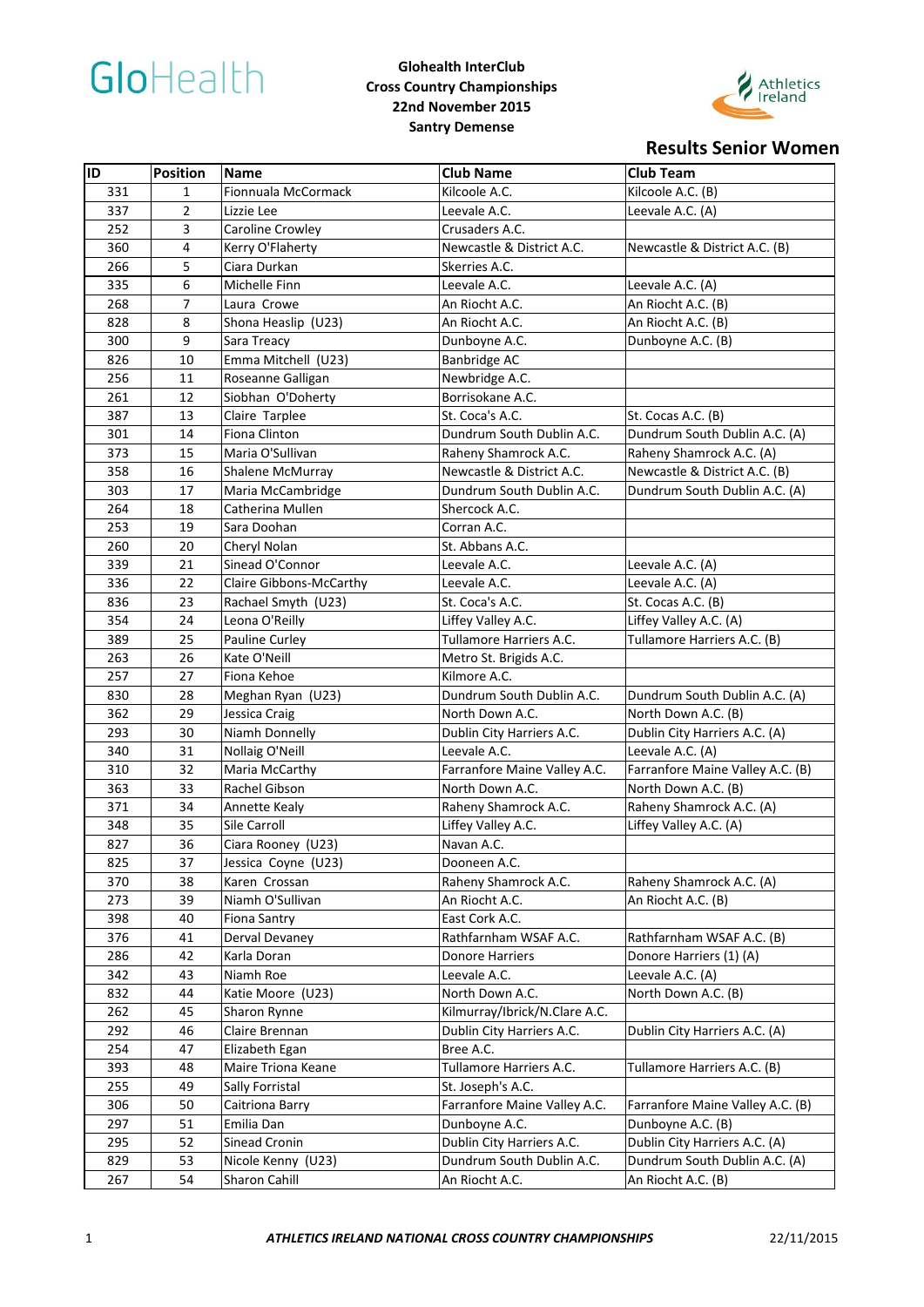

#### **Glohealth InterClub Cross Country Championships 22nd November 2015 Santry Demense**



# **Results Senior Women**

| 326 | 55             | Niamh Hennelly                | Galway City Harriers A.C.    | Galway City Harriers A.C. (B)    |
|-----|----------------|-------------------------------|------------------------------|----------------------------------|
| 298 | 56             | Eva McNelis                   | Dunboyne A.C.                | Dunboyne A.C. (B)                |
| 353 | 57             | Eimear Nicanbhaird            | Liffey Valley A.C.           | Liffey Valley A.C. (A)           |
| 258 | 58             | Noreen MacKey                 | Drogheda & District A.C.     |                                  |
| 833 | 59             | Laura Brennan (U23)           | Raheny Shamrock A.C.         | Raheny Shamrock A.C. (A)         |
| 380 | 60             | Clare Sullivan                | Rathfarnham WSAF A.C.        | Rathfarnham WSAF A.C. (B)        |
| 396 | 61             | Michelle Mullaney             | Tullamore Harriers A.C.      | Tullamore Harriers A.C. (B)      |
| 290 | 62             | Aoife Ni Bhroin               | Dublin City Harriers A.C.    | Dublin City Harriers A.C. (A)    |
| 369 | 63             | Aine Crimmin                  | Raheny Shamrock A.C.         | Raheny Shamrock A.C. (A)         |
| 291 | 64             | Aislinn Moorehouse            | Dublin City Harriers A.C.    | Dublin City Harriers A.C. (A)    |
| 397 | 65             | Sinead Rigney                 | Tullamore Harriers A.C.      | Tullamore Harriers A.C. (B)      |
| 394 | 66             | Maeve Larkin                  | Tullamore Harriers A.C.      | Tullamore Harriers A.C. (B)      |
| 364 | 67             | Valerie McDonough             | North Down A.C.              | North Down A.C. (B)              |
| 382 | 68             | Ann Marie Kenny               | Sli Cualann A.C.             | Sli Cualann A.C. (B)             |
| 352 | 69             | Siobhan Keenehan              | Liffey Valley A.C.           | Liffey Valley A.C. (A)           |
| 388 | 70             | Fionualla Cleary              | Tullamore Harriers A.C.      | Tullamore Harriers A.C. (B)      |
| 275 | 71             | Ann Marie Boland              | Clonmel A.C.                 | Clonmel A.C. (B)                 |
| 269 | 72             | Majella Diskin                | An Riocht A.C.               | An Riocht A.C. (B)               |
| 271 | 73             | Mary O'Connor                 | An Riocht A.C.               | An Riocht A.C. (B)               |
| 372 | 74             | Orla Manley                   | Raheny Shamrock A.C.         | Raheny Shamrock A.C. (A)         |
| 351 | 75             | <b>Annie Gittens</b>          | Liffey Valley A.C.           | Liffey Valley A.C. (A)           |
| 272 | 76             | Catherine O'Sullivan          | An Riocht A.C.               | An Riocht A.C. (B)               |
| 328 | 77             | Claire Lauder                 | Kilcoole A.C.                | Kilcoole A.C. (B)                |
| 332 | 78             | Niamh O'Callaghan             | Kilcoole A.C.                | Kilcoole A.C. (B)                |
| 311 | 79             | Grálnne Tierney               | Farranfore Maine Valley A.C. | Farranfore Maine Valley A.C. (B) |
| 329 | 80             | Susan Lawless                 | Kilcoole A.C.                | Kilcoole A.C. (B)                |
|     |                |                               |                              |                                  |
|     |                | <b>Club Team Points</b>       |                              |                                  |
|     | Place          | Club                          | <b>Positions</b>             |                                  |
|     | 1              | Leevale A.C. (A)              | 2, 6, 21, 22                 | 22                               |
|     | $\overline{2}$ | An Riocht A.C. (B)            | 7, 8, 39, 54                 | 54                               |
|     | 3              | Dundrum South Dublin A.C. (A) | 14, 17, 28, 53               | 53                               |
|     | 4              | Raheny Shamrock A.C. (A)      | 15, 34, 38, 59               | 59                               |
|     | 5              | North Down A.C. (B)           | 29, 33, 44, 67               | 67                               |
|     | 6              | Liffey Valley A.C. (A)        | 24, 35, 57, 69               | 69                               |
|     | 7              | Dublin City Harriers A.C. (A) | 30, 46, 52, 62               | 62                               |
|     | 8              | Tullamore Harriers A.C. (B)   | 25, 48, 61, 65               | 65                               |
|     | 9              | Kilcoole A.C. (B)             | 1, 77, 78, 80                | 80                               |
|     |                |                               |                              |                                  |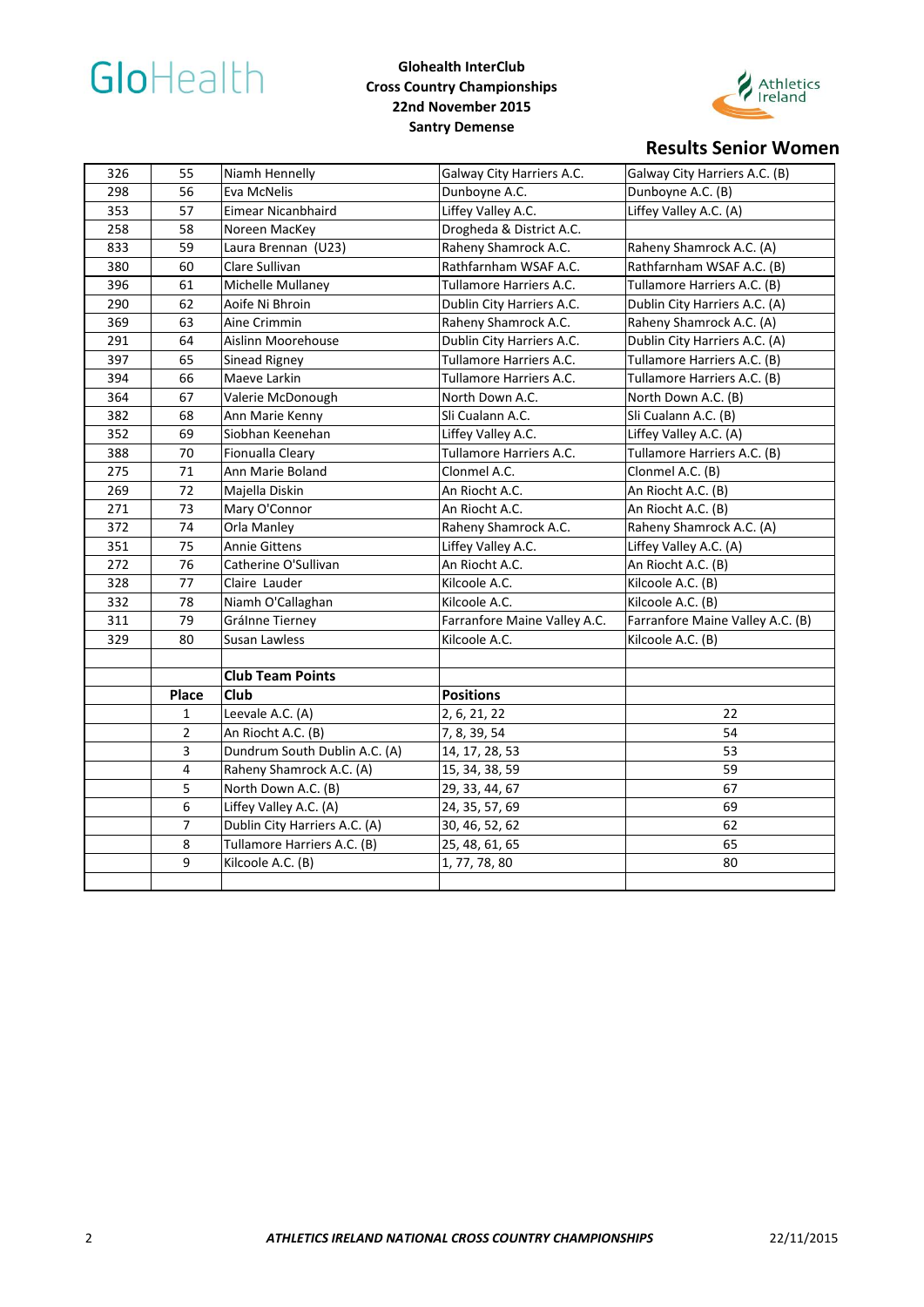# GloHealth

#### **Glohealth Inter Club Cross Country Championships 22nd November 2015 Santry Demense**



| ID                      | Time           | Position       | <b>Name</b>              | <b>Club Name</b>              | <b>Club Team</b>              |
|-------------------------|----------------|----------------|--------------------------|-------------------------------|-------------------------------|
| 164                     | 31:11          | 1              | Mick Clohisey            | Raheny Shamrock A.C.          | Raheny Shamrock A.C. (A)      |
| 250                     | 31:27          | $\overline{2}$ | John Coghlan             | Metro St. Brigids A.C.        |                               |
| $\overline{2}$          | 31:33          | 3              | Paul Pollock             | <b>Annadale Striders</b>      |                               |
| 121                     | 31:55          | $\overline{4}$ | Ryan Creech              | Leevale A.C.                  | Leevale A.C. (A)              |
| 78                      | 31:56          | 5              | Joseph Sweeney           | Dundrum South Dublin A.C.     | Dundrum South Dublin A.C. (A) |
| 173                     | 32:00          | 6              | <b>Freddy Sittuk</b>     | Raheny Shamrock A.C.          | Raheny Shamrock A.C. (A)      |
| 25                      | 32:02          | 7              | Serguie Cibanu           | Clonliffe Harriers A.C.       | Clonliffe Harriers (1) (A)    |
| 26                      | 32:08          | 8              | David Flynn              | Clonliffe Harriers A.C.       | Clonliffe Harriers (1) (A)    |
| $\overline{7}$          | 32:14          | 9              | <b>Brian Maher</b>       | Kilkenny City Harriers A.C.   |                               |
| 79                      | 32:15          | 10             | <b>Andrew Connick</b>    | Ferrybank A.C.                | Ferrybank A.C. (A)            |
| 840                     | 32:16          | 11             | Tim O'Donoghue           | East Cork A.C.                | East Cork A.C.                |
| 839                     | 32:19          | 12             | <b>Michael Harty</b>     | East Cork A.C.                | East Cork A.C.                |
| 124                     | 32:26          | 13             | Ciarán Ó Llionáird       | Leevale A.C.                  | Leevale A.C. (A)              |
| 33                      | 32:36          | 14             | <b>Gary Murray</b>       | Clonliffe Harriers A.C.       | Clonliffe Harriers (1) (A)    |
| 125                     | 32:38          | 15             | Colm Sheahan             | Leevale A.C.                  | Leevale A.C. (A)              |
| 123                     | 32:39          | 16             | Bryan Keane              | Leevale A.C.                  | Leevale A.C. (A)              |
| 74                      | 32:39          | 17             | John Eves                | Dundrum South Dublin A.C.     | Dundrum South Dublin A.C. (A) |
| 31                      | 32:42          | 18             | Brian McMahon            | Clonliffe Harriers A.C.       | Clonliffe Harriers (1) (A)    |
| 168                     | 32:44          | 19             | Mark Kirwan              | Raheny Shamrock A.C.          | Raheny Shamrock A.C. (A)      |
| 22                      | 32:47          | 20             | Declan Reed              | City of Derry Spartans        | City Of Derry Spartans (C)    |
| $\overline{\mathbf{4}}$ | 32:50          | 21             | Darragh Rennicks         | Bohermeen A.C.                |                               |
| 10                      | 32:51          | 22             | Paddy Hamilton           | <b>Slieve Gullion Runners</b> |                               |
| 60                      | 32:53          | 23             | John Travers             | Donore Harriers A             | Donore Harriers (1) (A)       |
| 802                     | 33:01          | 24             | Thomas Moran (U23)       | Dunshaughlin A.C.             |                               |
| 169                     | 33:03          | 25             | Cillian O'Leary          | Raheny Shamrock A.C.          | Raheny Shamrock A.C. (A)      |
| 11                      | 33:14          | 26             | Kenneth Rodgers          | St. John's A.C.               |                               |
| 55                      | 33:16          | 27             | Eric Keogh               | Donore Harriers A             | Donore Harriers (1) (A)       |
| 52                      | 33:18          | 28             | Mark Dooley              | Donore Harriers A             | Donore Harriers (1) (A)       |
| 843                     | 33:19          | 29             | James McCarthy           | East Cork A.C.                | East Cork A.C.                |
| 188                     | 33:19          | 30             | Paul Stephenson          | Rathfarnham WSAF A.C.         | Rathfarnham WSAF A.C. (A)     |
| 221                     | 33:20          | 31             | Dermot McDermott         | Sligo A.C.                    | Sligo A.C. (A)                |
| 127                     | 33:21          | 32             | Ben Thistlewood          | Leevale A.C.                  | Leevale A.C. (A)              |
| 48                      | 33:24          | 33             | Niall McCormack          | Clonmel A.C.                  | Clonmel A.C. (C)              |
| 54                      | 33:29          | 34             | Ray Hynes                | Donore Harriers A             | Donore Harriers (1) (A)       |
| 810                     | 33:31          | 35             | Brandon Hargreaves (U23) | Dundrum South Dublin A.C.     | Dundrum South Dublin A.C. (A) |
| 98                      | 33:32          | 36             | <b>Scott Rankin</b>      | Foyle Valley A.C.             | Foyle Valley A.C. (C)         |
| 39                      | 33:36          | 37             | Killian Lonergan         | Clonliffe Harriers A.C.       | Clonliffe Harriers (1) (A)    |
| 73                      | 33:38          | 38             | <b>Robert Corbally</b>   | Dundrum South Dublin A.C.     | Dundrum South Dublin A.C. (A) |
| 251                     | 33:40          | 39             | Niall Sheehan            | Gowran A.C.                   |                               |
| 817                     | 33:42          | 40             | Keith Fallon (U23)       | Galway City Harriers A.C.     | Galway City Harriers A.C. (A) |
| 128                     | 33:47          | 41             | <b>Tim Twomey</b>        | Leevale A.C.                  | Leevale A.C. (A)              |
| 77                      | 33:48          | 42             | Leon O'Connor            | Dundrum South Dublin A.C.     | Dundrum South Dublin A.C. (A) |
| 142                     | 33:49          | 43             | Peter Arthur             | Liffey Valley A.C.            | Liffey Valley A.C. (A)        |
| 75                      | 33:50          | 44             | <b>Emmet Jennings</b>    | Dundrum South Dublin A.C.     | Dundrum South Dublin A.C. (A) |
| 821                     | 33:52          | 45             | David Scalon (U23)       | Rathfarnham WSAF A.C.         | Rathfarnham WSAF A.C. (A)     |
| 9                       | 33:54          | 46             | Seamus Lynch             | Newcastle & District A.C.     |                               |
| 32                      |                | 47             | <b>Tudor Micrea</b>      | Clonliffe Harriers A.C.       | Clonliffe Harriers (1) (A)    |
|                         | 33:54<br>33:54 | 48             | David Mansfield          | Clonliffe Harriers A.C.       | Clonliffe Harriers (1) (A)    |
| 29                      |                | 49             | Michael Carmody          | An Brú A.C.                   |                               |
| $\mathbf{1}$            | 34:02          |                |                          |                               |                               |
| 61                      | 34:05          | 50             | Lee Van Haeften          | Donore Harriers A             | Donore Harriers (1) (A)       |
| 58                      | 34:07          | 51             | Michael McMahon          | Donore Harriers A             | Donore Harriers (1) (A)       |
| 67                      | 34:08          | 52             | Loughlin Campion         | Dunboyne A.C.                 | Dunboyne A.C. (C)             |
| 807                     | 34:12          | 53             | Kevin Kelly (U23)        | St. Coca's A.C.               |                               |
| 804                     | 34:14          | 54             | Karl Fitzmaurice (U23)   | Ennis Track A.C.              |                               |
| 30                      | 34:16          | 55             | Michael McDiarmada       | Clonliffe Harriers A.C.       | Clonliffe Harriers (1) (A)    |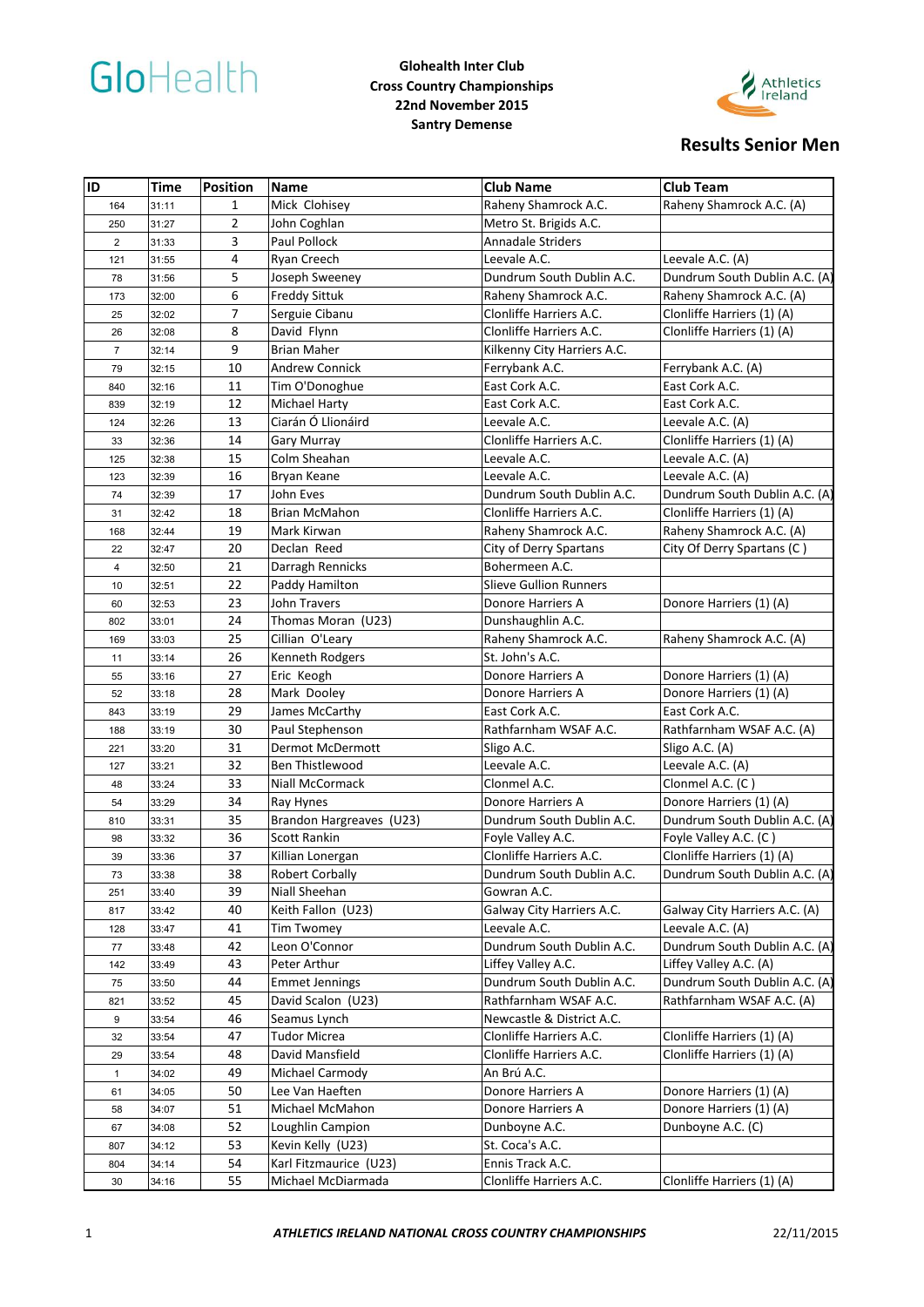# GloHealth

#### **Glohealth Inter Club Cross Country Championships 22nd November 2015 Santry Demense**



| 122 | 34:24          | 56  | Eric Curran                       | Leevale A.C.                | Leevale A.C. (A)              |
|-----|----------------|-----|-----------------------------------|-----------------------------|-------------------------------|
| 181 | 34:28          | 57  | <b>Eoghain McGuinley</b>          | Rathfarnham WSAF A.C.       | Rathfarnham WSAF A.C. (A)     |
| 813 | 34:29          | 58  | Rick Nally (U23)                  | Dundrum South Dublin A.C.   | Dundrum South Dublin A.C. (A) |
| 803 | 34:30          | 59  | Kevin Chesser (U23)               | Ennis Track A.C.            |                               |
| 18  | 34:33          | 60  | Aaron Doherty                     | City of Derry Spartans      | City Of Derry Spartans (C)    |
| 109 | 34:36          | 61  | Pauric McKinney                   | Inishowen A.C.              | Inishowen A.C. (C)            |
| 190 | 34:37          | 62  | Noel Carroll                      | Shercock A.C.               | Shercock A.C. (C)             |
| 172 | 34:41          | 63  | Simon Ryan                        | Raheny Shamrock A.C.        | Raheny Shamrock A.C. (A)      |
| 841 | 34:43          | 64  | Sean McGrath                      | East Cork A.C.              | East Cork A.C.                |
| 8   | 34:45          | 65  | David McPherson                   | Kilkenny City Harriers A.C. |                               |
| 820 | 34:47          | 66  | Louis McCarthy                    | Rathfarnham WSAF A.C.       | Rathfarnham WSAF A.C. (A)     |
| 76  | 34:50          | 67  | Kevin O'Connor                    | Dundrum South Dublin A.C.   | Dundrum South Dublin A.C. (A) |
| 53  | 34:53          | 68  | John Dunne                        | Donore Harriers A           | Donore Harriers (1) (A)       |
| 247 | 34:54          | 69  | Frank Quinlan                     | Waterford A.C.              | Waterford A.C. (C)            |
| 808 | 34:56          | 70  | Conor Gallagher (U23)             | St. Malachy's A.C.          |                               |
| 71  | 34:57          | 71  | Rory Kavanagh                     | Dunboyne A.C.               | Dunboyne A.C. (C)             |
| 179 | 34:58          | 72  | Matthew Horrigan                  | Rathfarnham WSAF A.C.       | Rathfarnham WSAF A.C. (A)     |
| 28  | 35:00          | 73  | James Kevan                       | Clonliffe Harriers A.C.     | Clonliffe Harriers (2) (A)    |
| 97  | 35:03          | 74  | Pius McIntyre                     | Foyle Valley A.C.           | Foyle Valley A.C. (C)         |
| 130 | 35:04          | 75  | Donal Coakley                     | Leevale A.C.                | Leevale A.C. (1) (A)          |
| 809 | 35:08          | 76  | Eoin Taggart (U23)                | Clonliffe Harriers A.C.     | Clonliffe Harriers (2) (A)    |
| 56  | 35:13          | 77  | Niall Lynch                       | Donore Harriers A           | Donore Harriers (2) (A)       |
| 85  | 35:18          | 78  | Gerry Gallagher                   | Finn Valley A.C.            | Finn Valley A.C. (B)          |
| 12  | 35:19          | 79  | Stephen Hunter                    | St. Michael's AC            |                               |
| 160 | 35:24          | 80  | Jordan Stokes                     | North Down A.C.             | North Down A.C. (C)           |
| 153 | 35:30          | 81  | James Budde                       | North Down A.C.             | North Down A.C. (C)           |
| 133 | 35:36          | 82  | Anthony Mannix                    | Leevale A.C.                | Leevale A.C. $(1)$ $(A)$      |
| 822 | 35:36          | 83  | Jamie Cullen (U23)                | Sli Cualann A.C.            | Sli Cualann A.C. (C)          |
| 24  | 35:38          | 84  | Gary Slevin                       | City of Derry Spartans      | City Of Derry Spartans (C)    |
| 43  | 35:39          | 85  | <b>Thomas Sherlock</b>            | Clonliffe Harriers A.C.     | Clonliffe Harriers (2) (A)    |
| 64  | 35:39          | 86  | Ciaran McCarthy                   | Donore Harriers B           | Donore Harriers (2) (A)       |
| 36  | 35:43          | 87  | Michael Cassidy                   | Clonliffe Harriers A.C.     | Clonliffe Harriers (2) (A)    |
| 132 | 35:47          | 88  | James Grufferty                   | Leevale A.C.                | Leevale A.C. $(1)$ $(A)$      |
| 249 | 35:51          | 89  | <b>Brian Swaby</b>                | Waterford A.C.              | Waterford A.C. (C)            |
| 152 | 35:56          | 90  | Darren Spring                     | Liffey Valley A.C.          | Liffey Valley A.C. (A)        |
| 156 | 36:02          | 91  | Michael Dyer                      | North Down A.C.             | North Down A.C. (C)           |
| 96  | 36:04          | 92  | Adrian McGowan                    | Foyle Valley A.C.           | Foyle Valley A.C. (C)         |
| 134 | 36:05          | 93  | Michael Pat O'Reagan              | Leevale A.C.                | Leevale A.C. (1) (A)          |
| 15  | 36:07          | 94  | Eamonn Staunton                   | Westport A.C.               |                               |
|     |                | 95  | Francis Marsh                     | North Down A.C.             | North Down A.C. (C)           |
| 157 | 36:08<br>36:09 | 96  | Martin Gallagher                  | Foyle Valley A.C.           | Foyle Valley A.C. (C)         |
| 93  |                | 97  |                                   | Shercock A.C.               | Shercock A.C. (C)             |
| 192 | 36:12          | 98  | Paul Magee<br><b>Tim Grummell</b> | Sli Cualann A.C.            | Sli Cualann A.C. (C)          |
| 202 | 36:14          |     |                                   | Dunboyne A.C.               |                               |
| 70  | 36:14          | 99  | Phelim Glynn                      |                             | Dunboyne A.C. (C)             |
| 95  | 36:19          | 100 | Roy McGilloway                    | Foyle Valley A.C.           | Foyle Valley A.C. (C)         |
| 178 | 36:22          | 101 | <b>Brian Furey</b>                | Rathfarnham WSAF A.C.       | Rathfarnham WSAF A.C. (A)     |
| 818 | 36:24          | 102 | John Moroney (U23)                | Galway City Harriers A.C.   | Galway City Harriers A.C. (A) |
| 66  | 36:27          | 103 | Fergal Whitty                     | Donore Harriers B           | Donore Harriers (2) (A)       |
| 187 | 36:32          | 104 | David Power                       | Rathfarnham WSAF A.C.       | Rathfarnham WSAF A.C. (A)     |
| 83  | 36:35          | 105 | Dermot Brennan                    | Finn Valley A.C.            | Finn Valley A.C. (B)          |
| 170 | 36:39          | 106 | <b>Bernard Roe</b>                | Raheny Shamrock A.C.        | Raheny Shamrock A.C. (A)      |
| 149 | 36:40          | 107 | Chris Morgan                      | Liffey Valley A.C.          | Liffey Valley A.C. (A)        |
| 816 | 36:42          | 108 | Cian Corcoran (U23)               | Galway City Harriers A.C.   | Galway City Harriers A.C. (A) |
| 37  | 36:45          | 109 | Sean Doran                        | Clonliffe Harriers A.C.     | Clonliffe Harriers (2) (A)    |
| 165 | 36:47          | 110 | lan Conroy                        | Raheny Shamrock A.C.        | Raheny Shamrock A.C. (A)      |
| 806 | 36:52          | 111 | John Gordon (U23)                 | Springwell Running Club     |                               |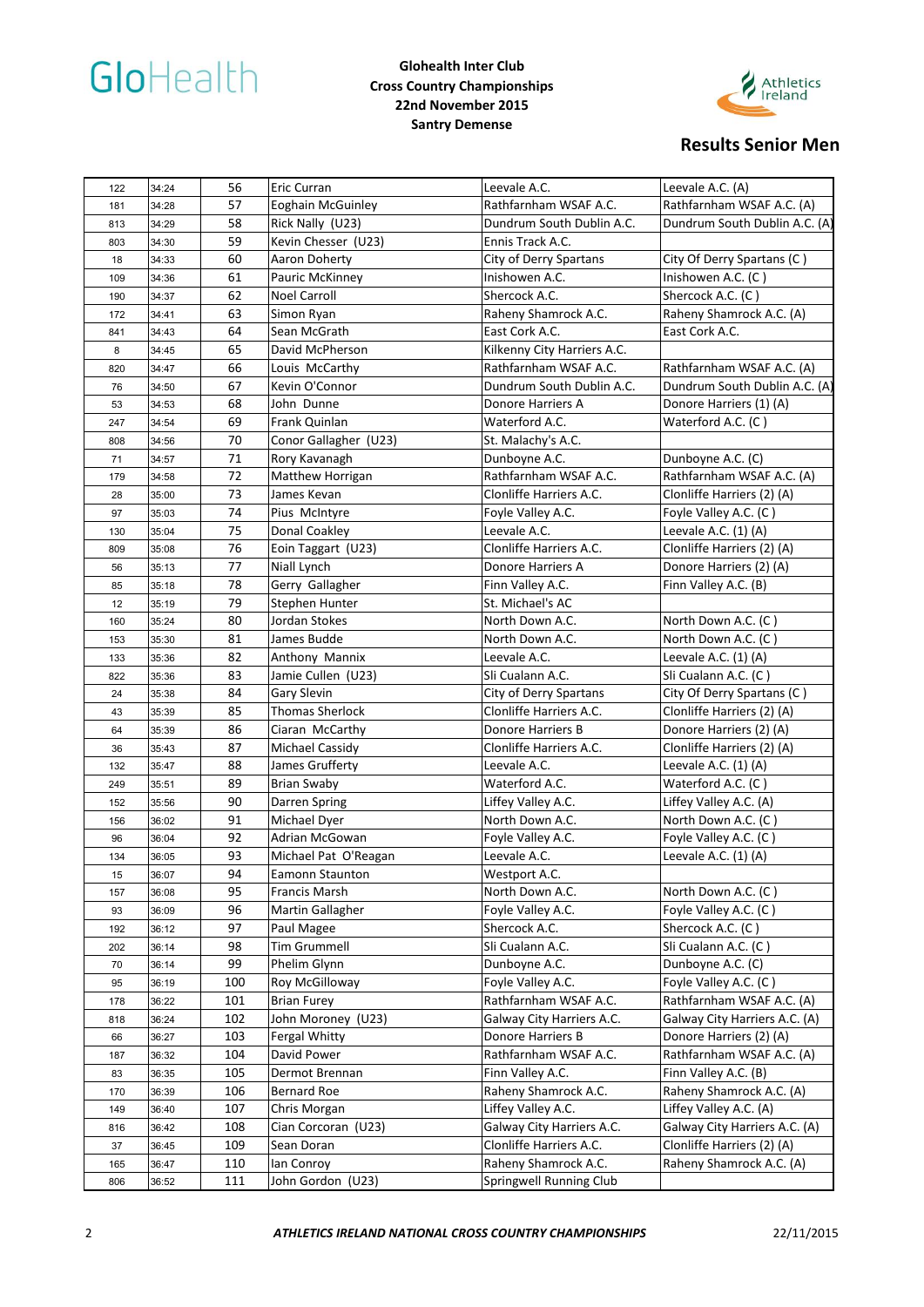# GloHealth

#### **Glohealth Inter Club Cross Country Championships 22nd November 2015 Santry Demense**



| 195 | 36:53 | 112            | Michael Reilly                | Shercock A.C.             | Shercock A.C. (C)             |
|-----|-------|----------------|-------------------------------|---------------------------|-------------------------------|
| 246 | 36:53 | 113            | <b>Trevor Power</b>           | Waterford A.C.            | Waterford A.C. (C)            |
| 180 | 36:56 | 114            | Jonny Hughes                  | Rathfarnham WSAF A.C.     | Rathfarnham WSAF A.C. (A)     |
| 231 | 36:58 | 115            | Michaael Kelly                | St Laurence O' Toole A.C. | St. L. O' Toole A.C. (C)      |
| 823 | 37:05 | 116            | Donal Flannery (U23)          | Sli Cualann A.C.          | Sli Cualann A.C. (C)          |
| 245 | 37:10 | 117            | lain O'Byrne                  | Waterford A.C.            | Waterford A.C. (C)            |
| 175 | 37:14 | 118            | Aaron Brown                   | Rathfarnham WSAF A.C.     | Rathfarnham WSAF A.C. (A)     |
| 131 | 37:15 | 119            | Dave Comber                   | Leevale A.C.              | Leevale A.C. (1) (A)          |
| 151 | 37:25 | 120            | Ciaran Reilly                 | Liffey Valley A.C.        | Liffey Valley A.C. (A)        |
| 144 | 37:29 | 121            | Arnaud Benjecar               | Liffey Valley A.C.        | Liffey Valley A.C. (A)        |
| 811 | 37:30 | 122            | Michael McCarthy (U23)        | Dundrum South Dublin A.C. | Dundrum South Dublin A.C. (A) |
| 13  | 37:33 | 123            | Luke Coleman                  | Tallaght A.C.             |                               |
| 236 | 37:41 | 124            | Christie Donegan              | Tullamore Harriers A.C.   | Tullamore Harriers A.C. (B)   |
| 197 | 37:42 | 125            | John Whelan                   | Shercock A.C.             | Shercock A.C. (C)             |
| 68  | 37:42 | 126            | Derek Finegan                 | Dunboyne A.C.             | Dunboyne A.C. (C)             |
| 80  | 37:45 | 127            | <b>Brian Gallagher</b>        | Ferrybank A.C.            | Ferrybank A.C. (A)            |
| 110 | 37:47 | 128            | Martin Mooney                 | Inishowen A.C.            | Inishowen A.C. (C)            |
| 111 | 37:48 | 129            | Benny Mullan                  | Inishowen A.C.            | Inishowen A.C. (C)            |
| 194 | 37:54 | 130            | <b>Kevin McGuinness</b>       | Shercock A.C.             | Shercock A.C. (C)             |
| 147 | 37:59 | 131            | Mike Griffin                  | Liffey Valley A.C.        | Liffey Valley A.C. (A)        |
| 38  | 38:03 | 132            | Conor Keane                   | Clonliffe Harriers A.C.   | Clonliffe Harriers (2) (A)    |
| 112 | 38:09 | 133            | David Porter                  | Inishowen A.C.            | Inishowen A.C. (C)            |
| 63  | 38:10 | 134            | <b>Andrew Maguire</b>         | <b>Donore Harriers B</b>  | Donore Harriers (2) (A)       |
| 99  | 38:12 | 135            | <b>Brian Bruton</b>           | Galway City Harriers A.C. | Galway City Harriers A.C. (A) |
| 196 | 38:24 | 136            | Niall Smith                   | Shercock A.C.             | Shercock A.C. (C)             |
| 189 | 38:27 | 137            | Peter Toomey                  | Rathfarnham WSAF A.C.     | Rathfarnham WSAF A.C. (A)     |
| 240 | 38:42 | 138            | Richie Galvin                 | Tullamore Harriers A.C.   | Tullamore Harriers A.C. (B)   |
| 805 | 38:51 | 139            | Conor Gallagher (U23)         | Lifford A.C.              |                               |
| 104 | 38:56 | 140            | Brian O'Connor                | Galway City Harriers A.C. | Galway City Harriers A.C. (A) |
| 200 | 38:57 | 141            | Alan Dalton                   | Sli Cualann A.C.          | Sli Cualann A.C. (C)          |
| 162 | 38:59 | 142            | Mark Weir                     | North Down A.C.           | North Down A.C. (C)           |
| 105 | 39:05 | 143            | Philip Callaghan              | Inishowen A.C.            | Inishowen A.C. (C)            |
| 44  | 39:12 | 144            | Jimmy Boland                  | Clonmel A.C.              | Clonmel A.C. (C)              |
| 230 | 39:17 | 145            | John Culhane                  | St Laurence O' Toole A.C. | St. L. O' Toole A.C. (C)      |
| 235 | 39:26 | 146            | Mick Conneely                 | Tullamore Harriers A.C.   | Tullamore Harriers A.C. (B)   |
| 238 | 39:31 | 147            | Glen Finlay                   | Tullamore Harriers A.C.   | Tullamore Harriers A.C. (B)   |
| 239 | 39:44 | 148            | John Joe Galvin               | Tullamore Harriers A.C.   | Tullamore Harriers A.C. (B)   |
| 107 | 39:45 | 149            | Niall McGee                   | Inishowen A.C.            | Inishowen A.C. (C)            |
| 3   | 39:47 | 150            | Michael Magee                 | Beechmount Harriers A.C.  |                               |
| 14  | 39:53 | 151            | <b>Tony Fogarty</b>           | Templemore A.C.           |                               |
| 824 | 40:14 | 152            | Patrick Kinsella (U23)        | Sli Cualann A.C.          | Sli Cualann A.C. (C)          |
| 102 | 40:19 | 153            | Seamus Leddy                  | Galway City Harriers A.C. | Galway City Harriers A.C. (A) |
| 203 | 41:06 | 154            | Ray Kenny                     | Sli Cualann A.C.          | Sli Cualann A.C. (C)          |
| 222 | 41:17 | 155            | Aidan McMoreland              | Sligo A.C.                | Sligo A.C. (A)                |
| 241 | 41:34 | 156            | Ger Lynam                     | Tullamore Harriers A.C.   | Tullamore Harriers A.C. (B)   |
| 216 | 41:55 | 157            | Rory Connor                   | Sligo A.C.                | Sligo A.C. (A)                |
| 106 | 43:26 | 158            | Finbarr Gallagher             | Inishowen A.C.            | Inishowen A.C. (C)            |
| 243 | 44:05 | 159            | Len Mooney                    | Tullamore Harriers A.C.   | Tullamore Harriers A.C. (B)   |
| 108 | 47:32 | 160            | Owen McKinney                 | Inishowen A.C.            | Inishowen A.C. (C)            |
|     |       |                |                               |                           |                               |
|     |       |                | <b>Club Team Points</b>       |                           |                               |
|     |       | Place          | Club                          | <b>Positions</b>          | <b>Points</b>                 |
|     |       | 1              | Clonliffe Harriers (1) (A)    | 7, 8, 14, 18              | 47                            |
|     |       | $\overline{2}$ | Leevale A.C. (A)              | 4, 13, 15, 16             | 48                            |
|     |       | 3              | Raheny Shamrock A.C. (A)      | 1, 6, 19, 25              | 51                            |
|     |       | $\overline{4}$ | Dundrum South Dublin A.C. (A) | 5, 17, 35, 38             | 95                            |
|     |       |                |                               |                           |                               |